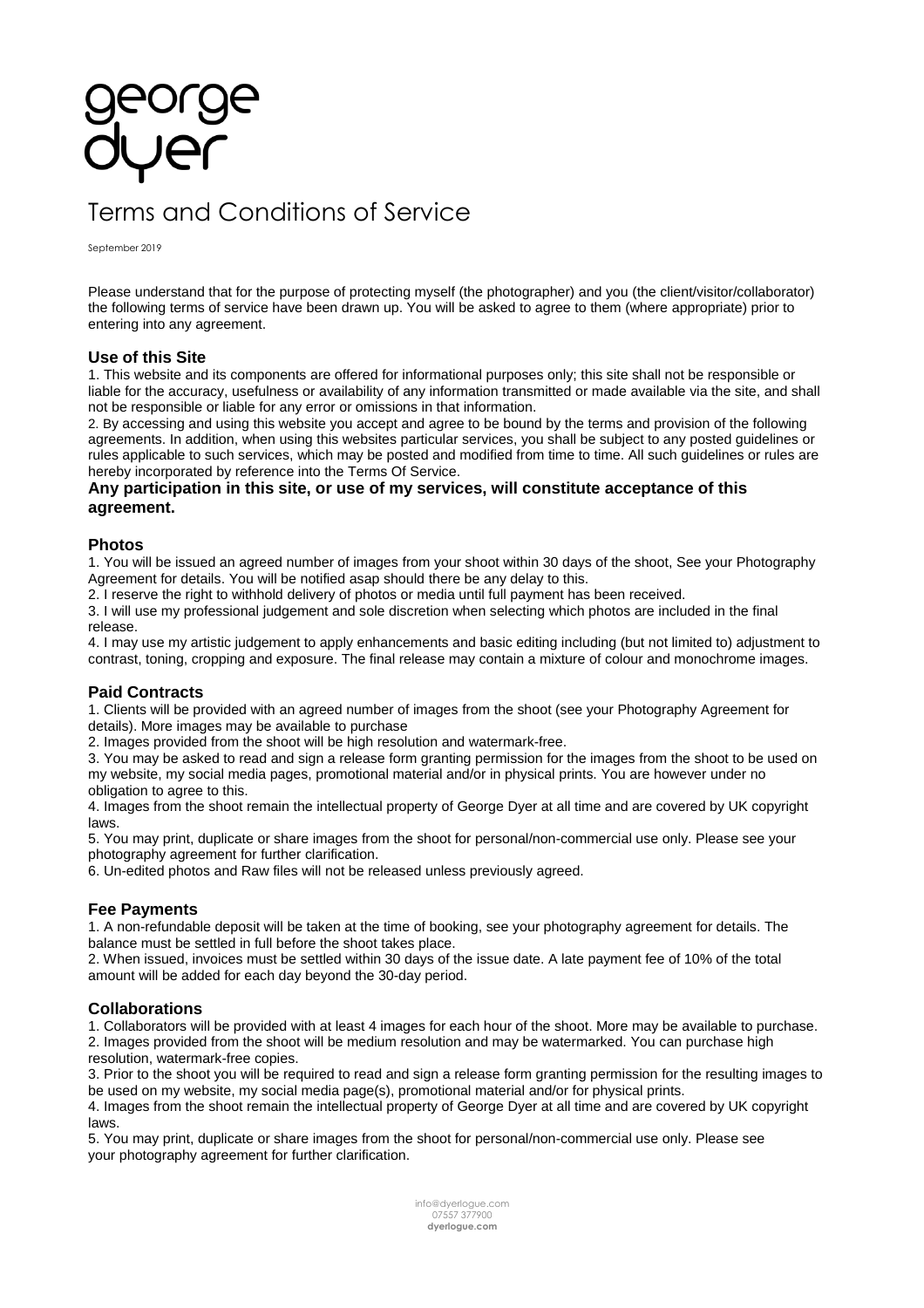6. You may not alter my images in any way including the addition of filters, changing the original aspect (resizing) and the removal of watermarks.

7. Un-edited photos and Raw files will not be released unless previously agreed.

8. You must credit George Dyer or dyerlogue when reproducing any images in print or online.

## **Conduct**

1. I believe that any photo shoot should be fun for all; the best way we can ensure this is by exercising mutual respect for each other's time, property, beliefs and abilities. I therefore reserve the right to terminate a photo shoot where I believe that this fundamental principle has been breached.

2. Where a shoot has been terminated (as described above) I reserve the right to withhold any payments already made.

## **Lateness**

1. Please be punctual for your shoot. I ask that you contact me immediately should you realise you may be late or need to reschedule.

2. If you are up to 15 minutes late for your appointment we can continue on the basis that I will try to add extra time at the end of the session. Please be advised however that this may not always be possible and you may lose valuable time.

3. If you are more than 15 minutes late for your appointment you will be offered the opportunity to reschedule within 6 months of the original date (pending availability). Should this not be convenient or possible you will be refunded any payment made over the agreed 50% non-refundable deposit and expenses payment (where applicable).

4. If you are late for a collaborative shoot we will try and continue without you, should this not be possible the session may have to be cancelled in which case all monies paid in advanced may be lost. In such a situation I will not be liable for any payments you have made towards the shoot or any additional costs against yourself as a result of cancelling the shoot.

## **Cancellations**

1. In the event that you need to cancel your appointment you will be offered the opportunity to reschedule your session within 6 months of the original agreed date (pending availability). Should this not be convenient or possible you will be refunded any payment made over the agreed 50% non-refundable deposit and expenses payment (where applicable). 2. If you need to withdraw from a collaborative shoot we will try and find a replacement for you; If we are able to do so any monies paid in advanced will be refunded to you. If however we cannot find a replacement or if we have to cancel the shoot as a result of your withdrawal you may lose any payments you have made. In such a situation I will not be liable for refunding any money you have paid towards the shoot or any additional costs against yourself as a result of cancelling the shoot.

3. In the unlikely event that I have to cancel your appointment you will be offered an alternative booking. Should this not be convenient or possible you will be offered a full refund including any expenses payment made.

## **Copyright**

**[\\_\\_\\_\\_\\_\\_\\_\\_\\_\\_\\_\\_\\_\\_\\_\\_\\_\\_\\_\\_\\_\\_\\_\\_\\_\\_\\_\\_\\_\\_](https://docs.wixstatic.com/ugd/99088a_48e51a65d8ed46b1a0b178b9c10fb425.pdf)**

**[\\_\\_\\_\\_\\_\\_\\_\\_\\_\\_\\_\\_\\_\\_\\_\\_\\_\\_\\_\\_\\_\\_\\_\\_\\_\\_\\_\\_\\_\\_](https://docs.wixstatic.com/ugd/99088a_48e51a65d8ed46b1a0b178b9c10fb425.pdf)**

All images (unless otherwise stated) on dyerlogue.com or on any of my social media pages have been taken by myself, George Dyer. My images are protected by UK copyright laws and remain the exclusive property of myself, all rights reserved. I am naturally happy for any positive exposure however I ask that you adhere to the following requests; 1. You must obtain my consent before using my images for any purpose\*.

2. You must not pass my work on to any third party without my prior consent\*.

3. You must not alter my images in any way including the addition of filters, changing the original aspect (resizing) and the removal of any watermarks.

4. You must credit George Dyer or dyerlogue when reproducing any of my work in print or online, this is my moral right.

\* This does not apply to photos taken during a paid photo shoot where you are the client.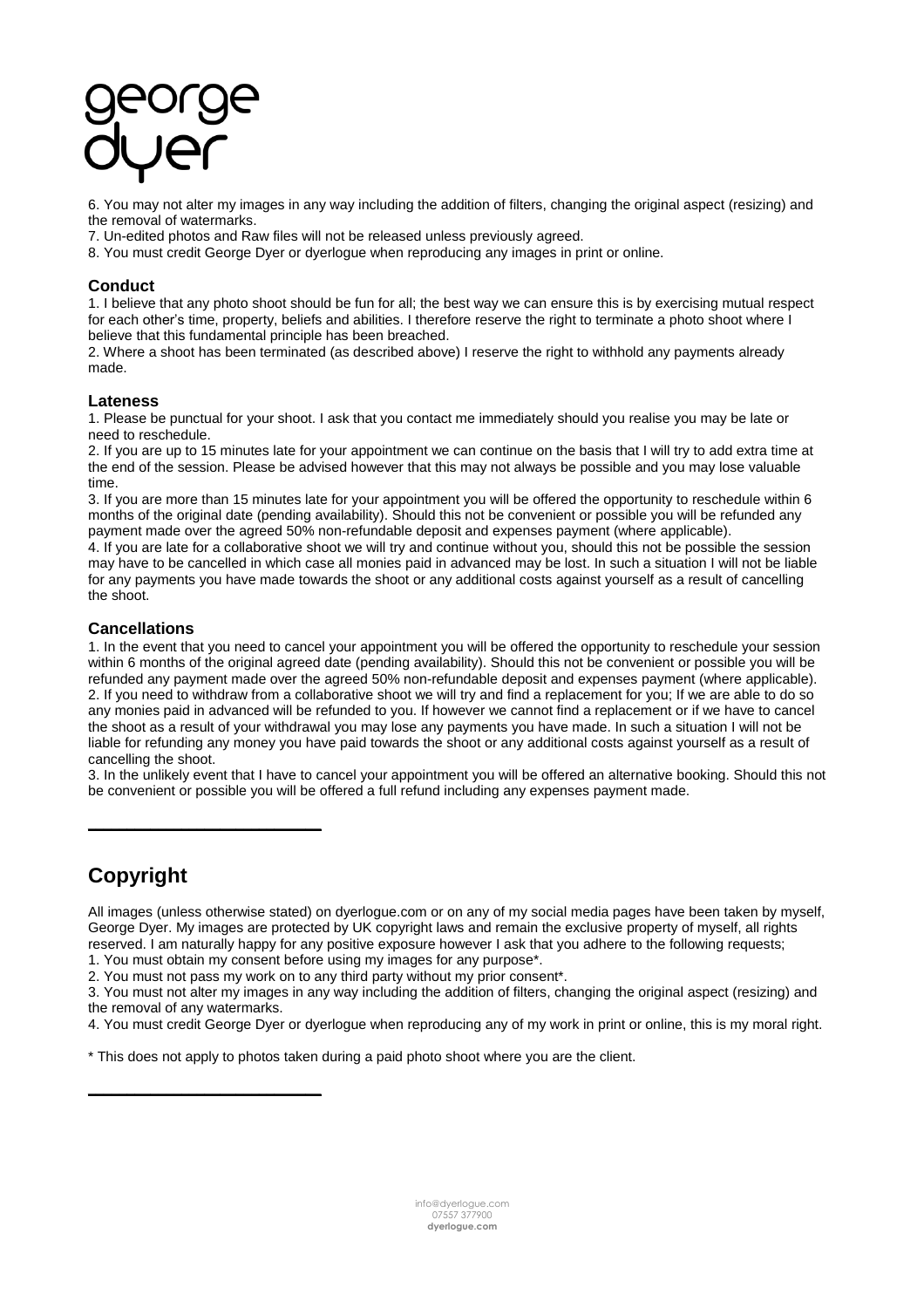## **Rates**

My work is reasonably priced, you can view or download sample fees via the link at the bottom of this page. Some contracts will require a consultation meeting before a fee can be agreed.

Additional charges\* may apply for extras like;

- Additional prints
- Watermark-free prints
- Additional time
- Makeup artist
- Retouching
- Studio time
- Travel expenses and accommodation

**[\\_\\_\\_\\_\\_\\_\\_\\_\\_\\_\\_\\_\\_\\_\\_\\_\\_\\_\\_\\_\\_\\_\\_\\_\\_\\_\\_\\_\\_\\_](https://docs.wixstatic.com/ugd/99088a_48e51a65d8ed46b1a0b178b9c10fb425.pdf)**

- Late payments/unsettled invoices
- \* Additional charges will be discussed and agreed at the time of booking.

## **Release Forms**

Whilst I'm always happy to photograph interested parties please be aware that before entering into a contract with me you may be required to grant permission for the resulting images to be used on my website, my social media pages, promotional material and/or physical prints (paying clients may refuse this). Contact me for more information and to arrange a session.

### **Model Release Form**

To be used for anyone 18 years of age and over. Must be read carefully, signed and dated prior to or on the date of the shoot. You may view or download a copy of the form via the link at the bottom of this page.

## **Minor Release Form**

To be used for anyone under the age of 18. A parent or guardian must carefully read, sign and date the form prior to or on the date of the shoot. *coming soon*

## **Property Release Form**

**[\\_\\_\\_\\_\\_\\_\\_\\_\\_\\_\\_\\_\\_\\_\\_\\_\\_\\_\\_\\_\\_\\_\\_\\_\\_\\_\\_\\_\\_\\_](https://docs.wixstatic.com/ugd/99088a_48e51a65d8ed46b1a0b178b9c10fb425.pdf)**

To be used by the owner of property being photographed. Please read the form carefully before signing and dating. *coming soon*

**Your Privacy**

We don't collect much data from our visitors; there are no sneaky little bots on this website. Our ethos is to treat our visitors and clients with the highest degree of respect, this extends to your right to privacy.

## **What type of information do we collect?**

We store any contact information you enter on our website or provide to us in any other way. This may include; your name, date of birth, postal address, telephone number and email address.

### **How do we collect information?**

When you contact us via telephone or our web based contact form, we collect personal information you give us such as that listed above.

### **Why do we collect such personal information?**

We collect personal Information for the following purposes only:

[info@dyerlogue.com](mailto:info@dyerlogue.com?subject=Enquiry%20/%20Request%20for%20services) 07557 377900 **[dyerlogue.com](https://www.dyerlogue.com/)**